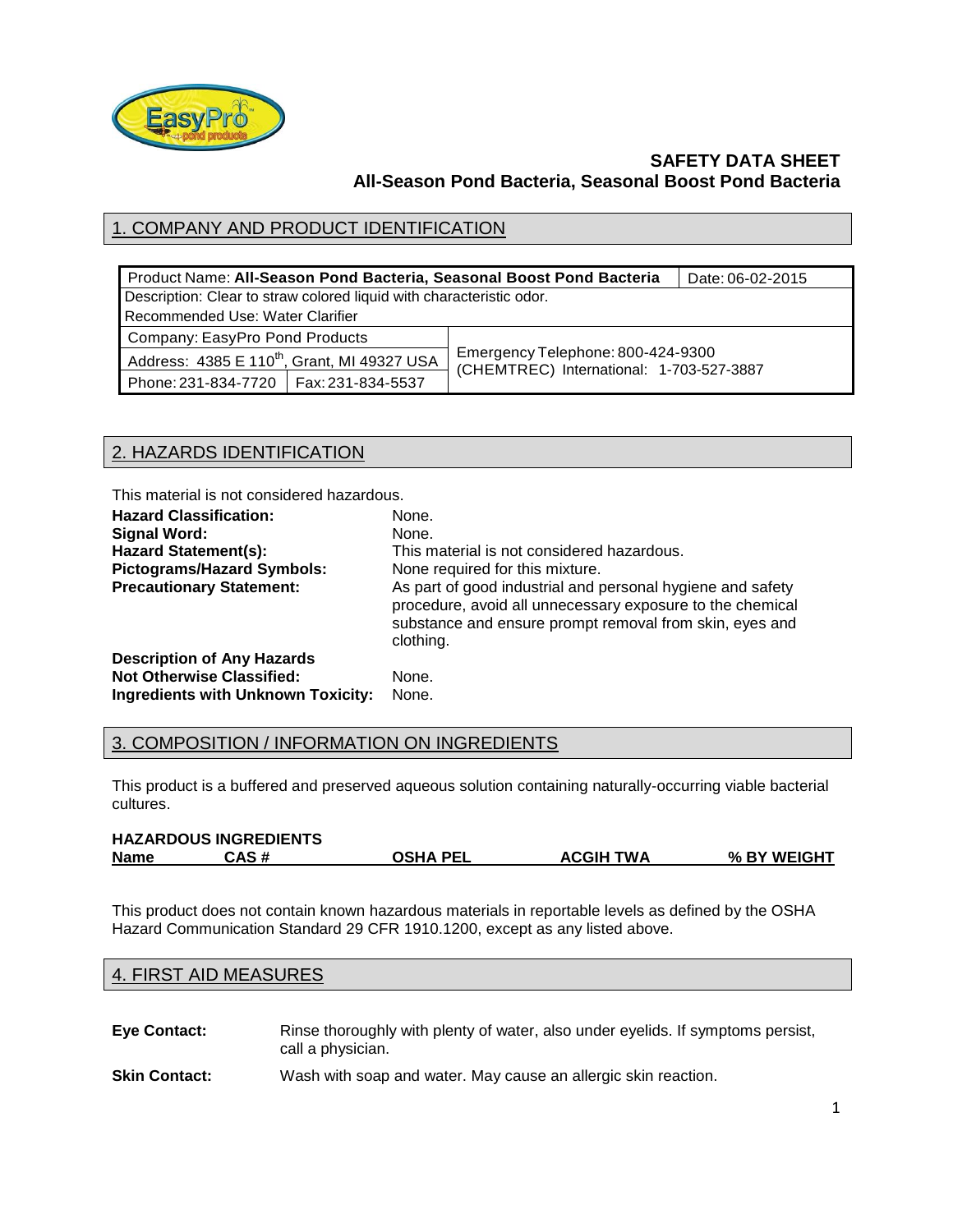In the case of skin irritation or allergic reactions, see a physician.

**Inhalation:** Move the exposed person to fresh air.

**Ingestion:** Rinse mouth immediately and drink plenty of water. Never give anything by mouth to an unconscious person.

# 5. FIRE FIGHTING MEASURES

This product is not considered to be a fire hazard.

| Fire:                            | Not combustible                                                          |
|----------------------------------|--------------------------------------------------------------------------|
| <b>Explosion:</b>                | This product is not an explosion hazard.                                 |
| <b>Fire Extinguishing Media:</b> | Use any means suitable for extinguishing surrounding fire.               |
| <b>Special Information:</b>      | In the event of a fire, wear full protective clothing and NIOSH-approved |
|                                  | self-contained breathing apparatus with full face piece operated in the  |
|                                  | pressure demand or other positive pressure mode.                         |

# 6. ACCIDENTAL RELEASE MEASURES

| <b>Personal precautions:</b>      | Avoid contact with skin and eyes                                           |  |
|-----------------------------------|----------------------------------------------------------------------------|--|
| <b>Environmental precautions:</b> | Refer to protective measures listed in Sections 7 and 8                    |  |
| Clean up methods:                 | Prevent further leakage or spillage if safe to do so. Pick up and transfer |  |
|                                   | to properly labelled containers. Soak up with inert absorbent material.    |  |

# 7. HANDLING AND STORAGE

| Handling: | Handle in accordance with good industrial hygiene and safety practices.<br>Avoid contact with skin and eyes.                                      |
|-----------|---------------------------------------------------------------------------------------------------------------------------------------------------|
| Storage:  | Keep container tightly closed. Strong acids and alkalis, and strong<br>oxidizing agents may react with product and inactivate bacterial cultures. |

# 8. EXPOSURE CONTROLS / PERSONAL PROTECTION

| <b>Exposure Guidelines:</b>      | This product, as supplied, does not contain any hazardous materials with<br>occupational exposure limits established by the region-specific regulatory<br>bodies.              |
|----------------------------------|--------------------------------------------------------------------------------------------------------------------------------------------------------------------------------|
| <b>Engineering measures:</b>     | Showers, Eyewash stations, Ventilation systems.                                                                                                                                |
| <b>Eye/Face Protection:</b>      | None required for consumer use. If splashes are likely to occur, wear<br>safety glasses with side-shields.                                                                     |
| <b>Skin and Body Protection:</b> | None required for consumer use. Repeated or prolonged contact: Wear<br>protective gloves and protective clothing.                                                              |
| <b>Respiratory Protection:</b>   | No protective equipment is needed under normal use conditions. If<br>exposure limits are exceeded or irritation is experienced, ventilation and<br>evacuation may be required. |
| <b>Hygiene Measures:</b>         | Handle in accordance with good industrial hygiene and safety practices.<br>Take off contaminated clothing and wash before re-use.                                              |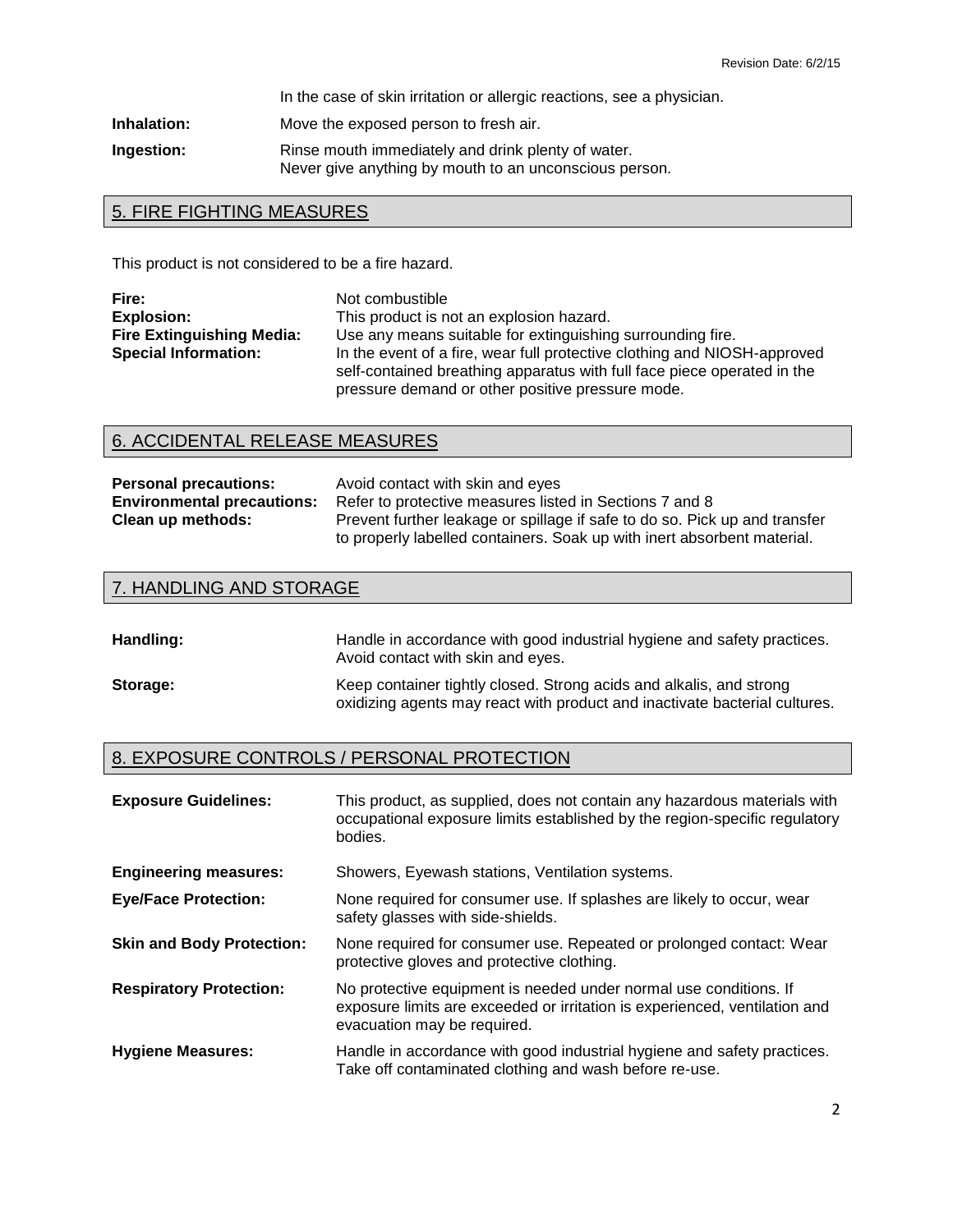# 9. PHYSICAL AND CHEMICAL PROPERTIES

| <b>Physical State:</b>           | Liguid                   |
|----------------------------------|--------------------------|
| Appearance:                      | Straw colored            |
| Odor:                            | Characteristic           |
| Odor threshold:                  | No information available |
| pH:                              | $6.5 - 8.8$              |
| <b>Melting/Freezing Point:</b>   | No data available        |
| <b>Boiling Point:</b>            | 100 °C / 212 °F          |
| <b>Flash Point:</b>              | None                     |
| <b>Evaporation Rate:</b>         | No data available        |
| <b>Flammability:</b>             | None                     |
| <b>Upper/Lower Flammability</b>  |                          |
| Limits:                          | No data available        |
| Vapor Pressure:                  | No data available        |
| <b>Vapor Density:</b>            | No data available        |
| <b>Specific Gravity:</b>         | 1.01                     |
| <b>Water solubility:</b>         | Dispersible              |
| Solubility in other solvents:    | No data available        |
| <b>Partition coefficient:</b>    |                          |
| n-octanal/water                  | No data available        |
| <b>Autoignition Temperature:</b> | No data available        |
| <b>Viscosity:</b>                | Water-thin               |

# 10. STABILITY AND REACTIVTY

| <b>Reactivity:</b>                              | No data available.                                              |
|-------------------------------------------------|-----------------------------------------------------------------|
| <b>Stability:</b>                               | Stable under recommended storage conditions.                    |
| <b>Possibility of Hazardous Reactions:</b>      | None under normal processing.                                   |
| <b>Hazardous Polymerization:</b>                | Does not occur.                                                 |
| <b>Conditions to avoid:</b>                     | Do not expose to extreme temperatures for long periods of time. |
|                                                 | Close containers when not in use.                               |
| Incompatibilities:                              | Strong acids and alkalis, and strong oxidizing agents may react |
|                                                 | with product and inactivate bacterial cultures.                 |
| Heresdeus desempecitien preducto: Cerben Ovideo |                                                                 |

**Hazardous decomposition products:** Carbon Oxides.

## 11. TOXICOLOGICAL INFORMATION

## **Information on likely routes of exposure**

| <b>Product Information</b>           |                                                                                                  |
|--------------------------------------|--------------------------------------------------------------------------------------------------|
| <b>Inhalation</b>                    | Specific test data for the mixture is not available                                              |
| <b>Eye Contact</b>                   | Specific test data for the mixture is not available                                              |
| <b>Skin Contact</b>                  | Specific test data for the mixture is not available. May cause sensitization<br>by skin contact. |
| Ingestion                            | Specific test data for the mixture is not available                                              |
| <b>Component Information</b>         | No information available.                                                                        |
| Information on toxicological effects |                                                                                                  |
| <b>Symptoms</b>                      | Itching. Rashes. Hives.                                                                          |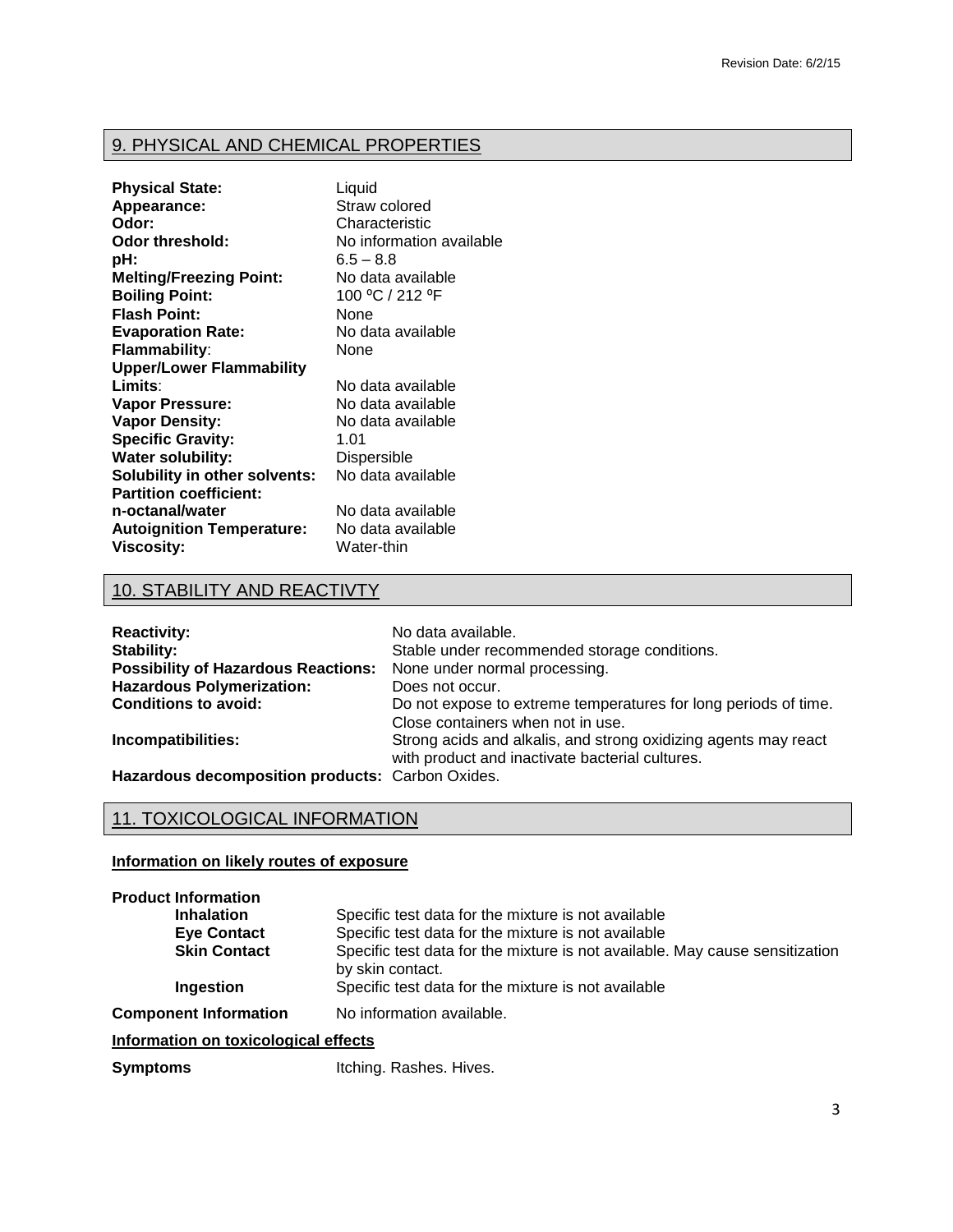## **Delayed and immediate effects as well as chronic effects from short and long-term exposure**

| <b>Sensitization</b>                                                                     | May cause sensitization of susceptible persons. May cause sensitization<br>by skin contact. |
|------------------------------------------------------------------------------------------|---------------------------------------------------------------------------------------------|
| <b>Mutagenic Effects</b>                                                                 | No information available                                                                    |
| Carcinogenicity                                                                          | Contains no ingredient listed as a carcinogen                                               |
| <b>Reproductive Toxicity</b>                                                             | No information available                                                                    |
| STOT – single exposure                                                                   | No information available                                                                    |
| <b>STOT - repeated exposure</b><br><b>Chronic Toxicity</b><br>Target Organ Effects Skin. | No information available<br>No known effect based on available information.                 |
| <b>Aspiration Hazard</b>                                                                 | No information available                                                                    |
| March 2019 - Andrea March 2019 - Andrea March 2019 - Andrea March 2019                   |                                                                                             |

#### **Numerical measures of Toxicity**

Not applicable.

## 12. ECOLOGICAL INFORMATION

| Eco-toxicity:          | This product is not expected to be dangerous to the environment with    |  |
|------------------------|-------------------------------------------------------------------------|--|
|                        | respect to mobility, persistency and biodegradability, bio-accumulative |  |
|                        | potential, aquatic toxicity and other data related to eco-toxicity.     |  |
| Other adverse effects: | None known.                                                             |  |

## 13. DISPOSAL CONSIDERATIONS

**Disposal Methods:** This material, as supplied, is not a hazardous waste according to Federal Regulations (40 CFR 261). This material could become a hazardous waste if it is mixed with or otherwise comes in contact with a hazardous waste, if chemical additions are made to this material or if the material is processed or otherwise altered. Consult 40 CFR 261 to determine whether the altered material is a hazardous waste. Consult with the appropriate State, Regional or Local regulations for additional requirements.

**Contaminated Packaging:** Dispose of contents/containers in accordance with local regulations.

## 14. TRANSPORTATION INFORMATION

**DOT:** Not regulated **Proper shipping name Not regulated<br><b>Hazard Class** Mot regulated **Not regulated** 

| Not regulated |
|---------------|
| Not regulated |
| Not regulated |
| Not regulated |
| Not regulated |
| Not regulated |
| Not regulated |
| Not regulated |
|               |